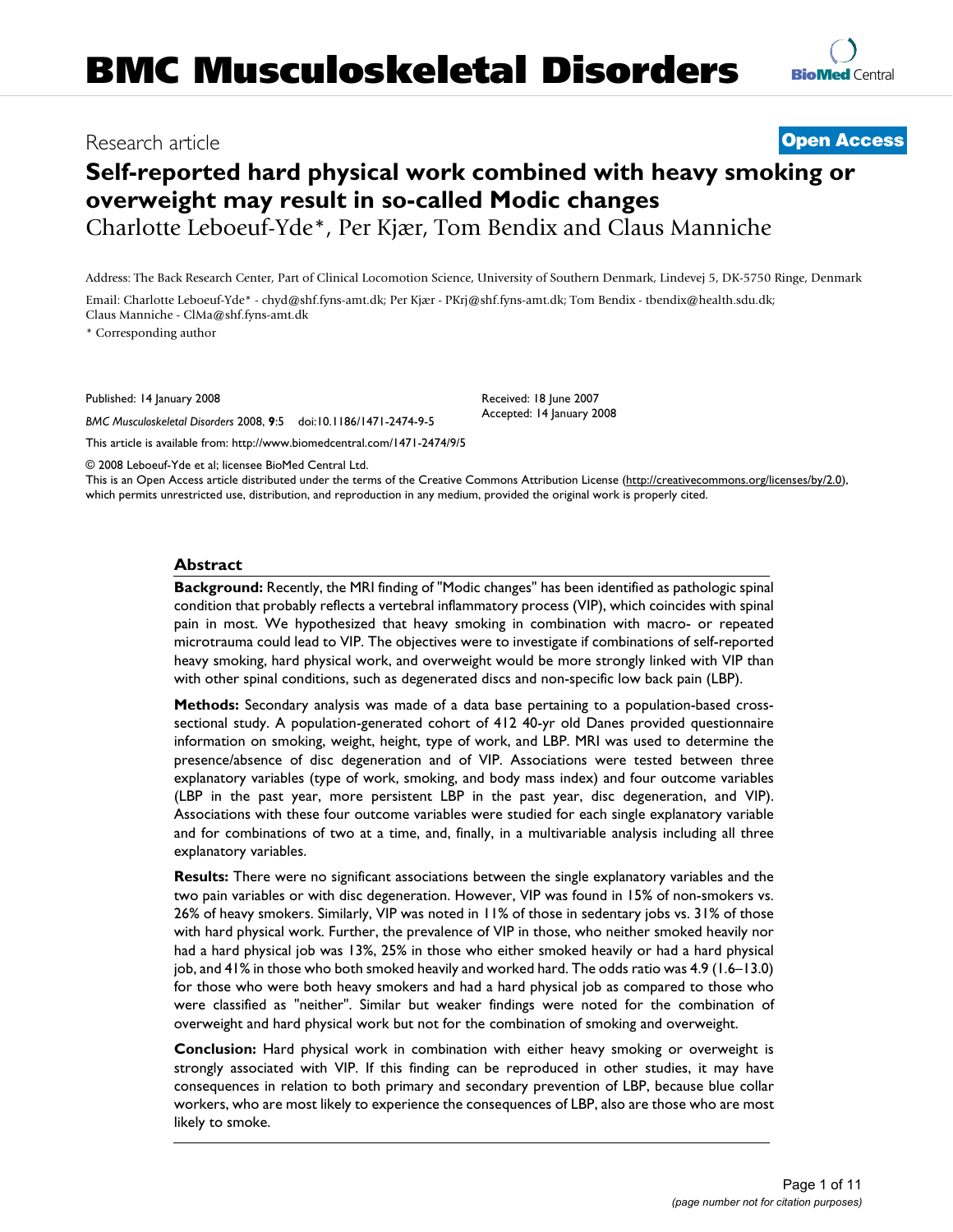# **Background**

## *What is it that causes low back pain in the lower social classes?*

Low back pain (LBP) is a common yet puzzling condition. Notably, its causes are not well established. Like so many other diseases, LBP is a problem particularly among people in the lower social classes [1]. But what, specifically, causes LBP in the lower social classes?

# *Hard physical work?*

Hard physical work is obviously suspected, as it could cause wear and tear on cartilage, tendons, discs, and muscles. However, many researchers seem to have become discouraged in relation to the search for the primary patho-anatomical causes of LBP [2,3] and opinion has veered more towards psycho-socio-economical issues particularly in relation to disability and the consequences of LBP [4].

# *Smoking or overweight?*

Other factors, also often determined by social class, such as being a smoker ("smoking") and having inappropriate eating habits, resulting in overweight ("overweight"), have been investigated in numerous studies over the past 30 years in relation to LBP. Smoking has been found to be positively associated with non-specific LBP in a large number of studies but this association – when present – is typically weak. Because strong evidence is lacking in relation to temporality and dose-response, causality cannot be assumed [5,6]. Furthermore, there is no convincing association between smoking and non-specific LBP in monozygotic twin pairs who are discordant on smoking [7].

There is also no obvious association with non-specific LBP in monozygotic twin pairs who are discordant on body weight [8]. As there is an absence of robust evidence of strength of association, temporality, and dose-response between weight and LBP [9], it could be concluded that evidence for a biological cause is lacking also for obesity. It is therefore possible that smoking and obesity are only proxy measures of some other underlying factors that are the true causes of LBP.

Nevertheless, several hypotheses in the literature address the rationale for a biological and causal link between both smoking and overweight and lumbar spine disease. For smoking, these are related to increased intra-abdominal pressure because of chronic cough [10], hormonal and/or other alterations [11], reduced blood flow to discs [12], diminished mineral content of bone resulting in painful microfractures of the trabeculae [13], and a fibrinolytic defect causing disc disease [14]. Other possible causes have also been suggested that are mainly non-biological [15-19]. It is certainly biologically plausible that also overweight could cause or contribute to LBP; both mechanical and systemic changes have been suggested [20].

Both smoking and overweight have previously been suspected of causing disc degeneration. We found, for example, studies on clinically diagnosed disc degeneration in the general population [14,20,21], in specific working populations [22-24], and in patient populations [25-31]. Similarly, the association between sciatic pain (which probably can be considered a proxy measure for disc degeneration) has been studied in the general population [13,32-35], specific working populations [10,17,36-39], and in patients [40]. The overall results of all these studies have been inconclusive. There are many possible explanations for this inconclusiveness, one of which is that the genetic background may be much more important than life-style [41-43]. It is also possible that there are some racial differences, which would result in varying results across continents, countries and subpopulations.

# *MRI-identified vertebral marrow changes – a new diagnosis*

A "new" MRI-defined entity is also worth considering in this context. De Roos et al [44] in 1987 and Modic et al in 1988 [45] were first to describe signal changes due to increased vascularity in the vertebral bone marrow extending from disrupted and fissured vertebral endplates. The disrupted endplates were confirmed by Toyone in 1994 [46].

Modic et al distinguished between two different types thought to be clinically relevant. The type 1 lesion reflects hypervascularity of the vertebral body and endplates, and the type 2 lesion consists of fatty replacements of the red bone marrow. These changes are believed to be signs of a vertebral inflammatory process (VIP). In this article, we use the same classification.

VIP can be a painful condition, both in patients and in the general population. Braithwaite reported that almost all patients diagnosed with discogenic pain reported pain on discography if they also had VIP but not so in those without VIP [47]. In a general population consisting of 40-year old Danes, 88% with VIP (type 1 or type 2) reported having had LBP in the previous year [48]. It has also been shown that persons with both disc degeneration and VIP were more likely to report having had LBP in the past week, month or year than those with disc degeneration but no VIP and those with neither disc degeneration nor VIP [49].

The prevalence of VIP (type 1 or type 2) was 22% in the Danish study [48]. In a somewhat older group of Finnish male workers the presence of VIP was considerably higher, consisting of a larger prevalence of type 2 lesions [50].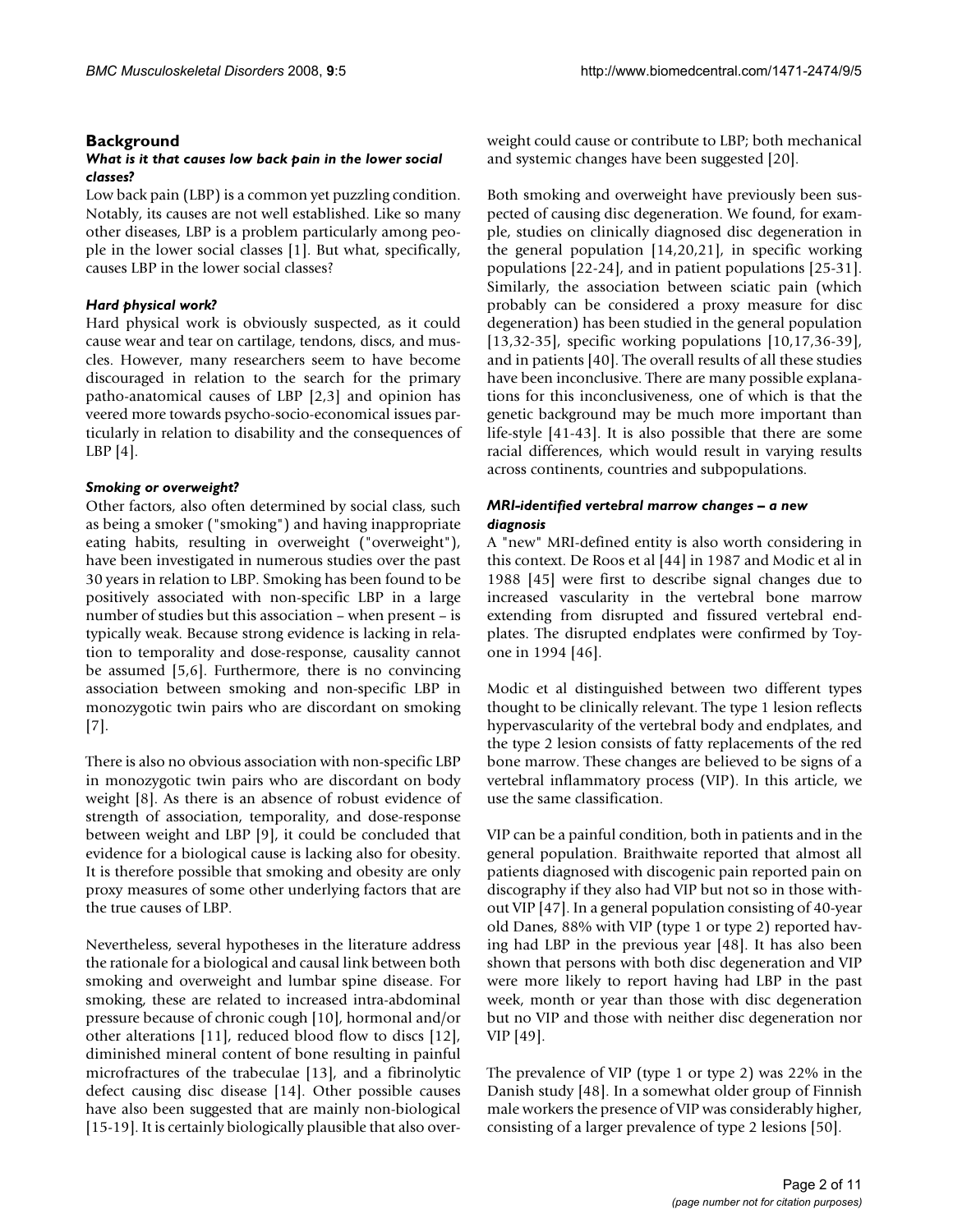That VIP is indeed an inflammatory process has been shown by Ohtori in a histologic study of endplates in patients with and without VIP [51] and appears to have been further confirmed in another study. Butterman showed that patients with disc degeneration responded more favourably to epidural and intradiscal steroid injections if they had signs of VIP than if they had no signs of VIP [52]. For most, however, improvement was not lasting in nature. Indeed, a previous 3-year follow-up study of 60 unoperated patients with sciatica revealed that VIP in many cases is a long-lasting condition [53].

Why VIP should arise is not known, but the fact that it usually occurs in the lower lumbar spine [54,49] and together with disc degeneration [44,45] indicates that it could be caused by a chemical irritation from the degenerated disc [47] or that impaired biomechanics of the intervertebral segment is the cause [49].

Perhaps degenerated discs make the adjacent vertebrae vulnerable to trauma or repeated micro trauma, leading, in some cases, to micro fractures. Hansson and co-workers have shown in cadaver studies that both the endplate and the adjacent subchondral spongy bone of the vertebral body can fail under vigorous physiological loading conditions and that the location of these fatigue fractures corresponded to the location of earlier microcalluses in the vertebral body [55]. Further, the number of calluses increased with decreasing bone mineral content [56]. They also noted a correlation between smoking and the bone mineral content of the lumbar vertebrae in patients with chronic LBP [57]. Micro fractures may not be detectable on ordinary X-rays [58] and VIP is only visible on MRI, which explains why this has not been studied much in the past.

# *Could smoking and hard physical work or smoking and overweight cause vertebral marrow changes -a biomechanical explanation?*

We therefore propose a biomechanical explanation of why people in the lower social classes are more prone to LBP than others. This could be related to three common aspects of their life: type of work, smoking and dietary habits [1]. Heavy smoking, which results in reduced bone mineral content, could make vertebrae more prone to develop microfractures. Hard physical work may cause vertebral injuries in those with degenerated discs and a weakened bone structure, resulting in VIP. When an injury has occurred, it is also possible that the healing process is delayed in smokers. Overweight could also result in fatigue fractures of the vertebrae. Therefore a higher prevalence of VIP would be expected in people who either smoke heavily and work physically hard, or smoke heavily whilst being overweight.

We were unable to find any studies in which the effect of smoking in combination with hard physical work or obesity was specifically studied for VIP. However, in a large study of high quality, Eriksen et al reported that a job involving heavy lifting and much standing was a strong predictor of LBP- but only in smokers. The reported odds ratio was unusually high for this type of study, 5.5 (95% CI 1.9–15.8), even after adjusting for a number of relevant extraneous variables [59].

This important finding requires further scrutiny. We therefore decided to make use of a data set consisting of high quality MRI findings, including information on disc degeneration and VIP, as well as information on smoking, body mass index and type of work. The aim of the study was to determine if smokers' backs are more vulnerable to hard physical work and overweight, from this pathoanatomical point of view. Because disc degeneration is an agerelated phenomenon and VIP appears mainly in people with degenerated discs, it was important that our study sample consisted of only 40-yr olds.

# *Assumptions to be tested*

• We assumed (as seen in most previous studies) that associations between either heavy smoking, overweight or hard physical work when tested one by one for a relationship with self-reported LBP would be weak or non-existent.

• Our second assumption was that these associations would be weak also when tested against disc degeneration but that they might be somewhat stronger for VIP.

• Most importantly, we assumed that stronger associations with VIP would emerge when combinations of variables were tested. In particular, in heavy smokers, who subject their back to repetitive compressive forces, such as physically hard work, or who are overweight.

• However, we assumed that we would not identify strong associations for these combinations with smoking in relation to LBP in general or to disc degeneration.

# **Methods**

# *Data collection*

The study makes use of already existing data. Study design, sampling method, data collection and MRI procedure have been extensively described elsewhere [48]. A summary is provided in Table 1.

# *Variables of interest*

# *Outcome variables*

Variables relevant for the present study were: LBP in the past year (LBPyear), LBP for altogether >30 days in the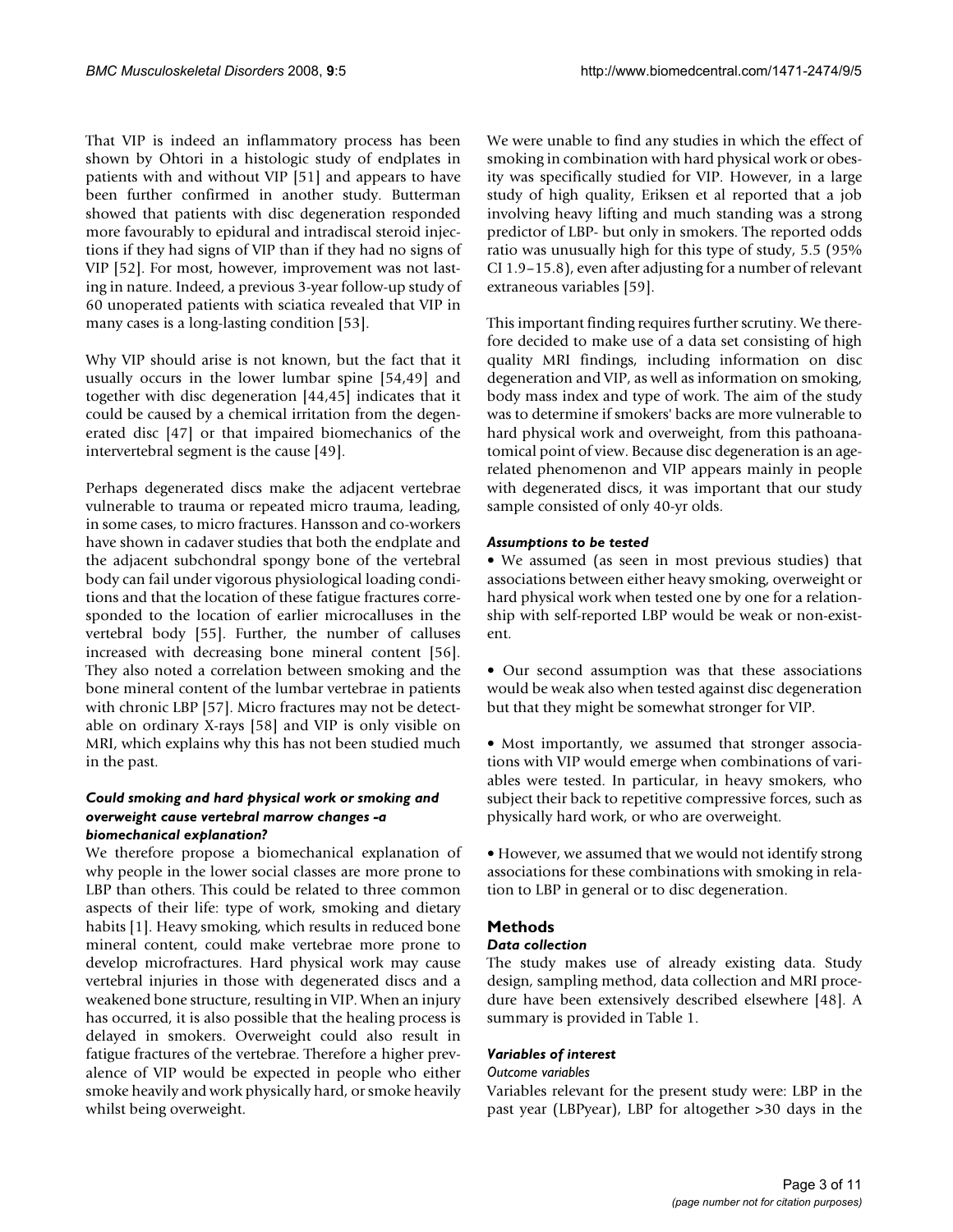#### **Table 1: Brief description of the study design, sampling method, data collection, and MRI procedure.**

*Study design* Cross-sectional study

#### *Sampling method*

In all, 625 40-yr olds born in Denmark and living in the county of Funen were randomly selected from the population register (every ninth person), of which 412 accepted to participate

#### *Data collection*

Information on low back pain, type of work, height and weight were collected in a questionnaire and through MRI during the period of June 2000 till February 2001. The type of work was self-reported and divided into four main groups, of which one was described as "hard physical work". An experienced radiologist described all images according to a set protocol. The interpretation of MRI images was made independently of the present study subject.

#### *MRI procedure*

MRI was performed with an open low field 0.2 T MR unit (Magnetom Open Viva, Siemens AG, Erlangen, Germany). T1- and T2-weighted sagittal and T1-weighted sagittal sequences were used. 1) A localizer sequence of five images, 40/10/40 degrees (TR/TE/flip angle) consisting of two coronal and three sagittal images in orthogonal planes, 2) Sagittal T1 weighted spin echo, 621/26 (TR/TE), 144 × 256 matrix, 300 mm field of view, and 4 mm section thickness, 3) Sagittal T2 weighted turbo spin echo 4609/134 (Tr/effective TE), 210 × 256 matrix, 300 mm field of view, and 4 mm section thickness, and 4) Axial T2 weighted turbo spin echo 6415/134 (TR/effective TE), 180 × 256 matrix, 250 mm field of view, and 5 mm section thickness in the plane of the five lower discs.

#### *Ethics*

The local ethics committee and the Danish Data Protection Agency approved of the study. All participants received written information and signed an informed consent.

past year (LBPlong), disc degeneration (DD), and VIP (Table 2).

The LBP variables were obtained from a questionnaire. The definition of disc degeneration as seen on MRI was: Reduced disc height (grade 2 or 3) or disc signal grade 3 [60,61]. VIP was defined as an MRI-finding in the vertebral body extending from the endplates and regardless size, detected as a high signal on T2-weighted and low signal on T1-weighted images (type 1 lesion) or as a high signal on both T1- and T2-weighted images (type 2 lesion).

#### *Explanatory variables*

Questionnaire data on smoking, body mass index (BMI) and work were used as explanatory variables and analysed both singly and in combinations of two. Cut points for the combination variables were selected after preliminary analyses of the single variables vs. the outcome variables (as reported in the Result section). (For detailed definitions, see Table 2).

Each of these combination variables was then divided into three subgroups: *"neither* the one *nor* the other", *"either* the one *or* the other", and *"both* the one *and* the other".

| I. Outcome variables                             | I. LBP some time in the past year, "LBPyear" (yes/no)<br>2. LBP for altogether at least 30 days in the past year, "LBPlong" (yes/no)<br>3. Disc degeneration, "DD" (yes/no)<br>4. Disc degeneration with VIP, "VIP" (yes/no) |
|--------------------------------------------------|------------------------------------------------------------------------------------------------------------------------------------------------------------------------------------------------------------------------------|
| 2a. Single explanatory<br>variables              | 1. "Smoking", divided into 0, $1-19$ cigarettes/day, and $\geq 20$ cigarettes/day.                                                                                                                                           |
|                                                  | 2. "Body mass index" (BMI) divided into BMI <20 ("underweight"), BMI 20-24 ("normal weight"), BMI 25-29<br>"overweight"), and BMI >29 ("heavy overweight").                                                                  |
|                                                  | 3. "Work", divided into mainly sitting, sitting/walking, light physical work, and hard physical work                                                                                                                         |
| 2b. combinations of the<br>explanatory variables | Based on the results obtained with the single explanatory variables, the following variables were created:                                                                                                                   |
|                                                  | 1. "Heavy smoking" (yes/no); i.e. smoking divided into $\geq$ 20 cigarettes a day vs. 0–19 cigarettes/day.<br>2. "Hard physical work" (yes/no); i.e. hard physical work vs. the other three types.                           |
|                                                  | 3. "Overweight" (yes/no); i.e. overweight and heavy overweight vs. normal weight and underweight.                                                                                                                            |

#### **Table 2: A description of how the variables of interest were defined and grouped.**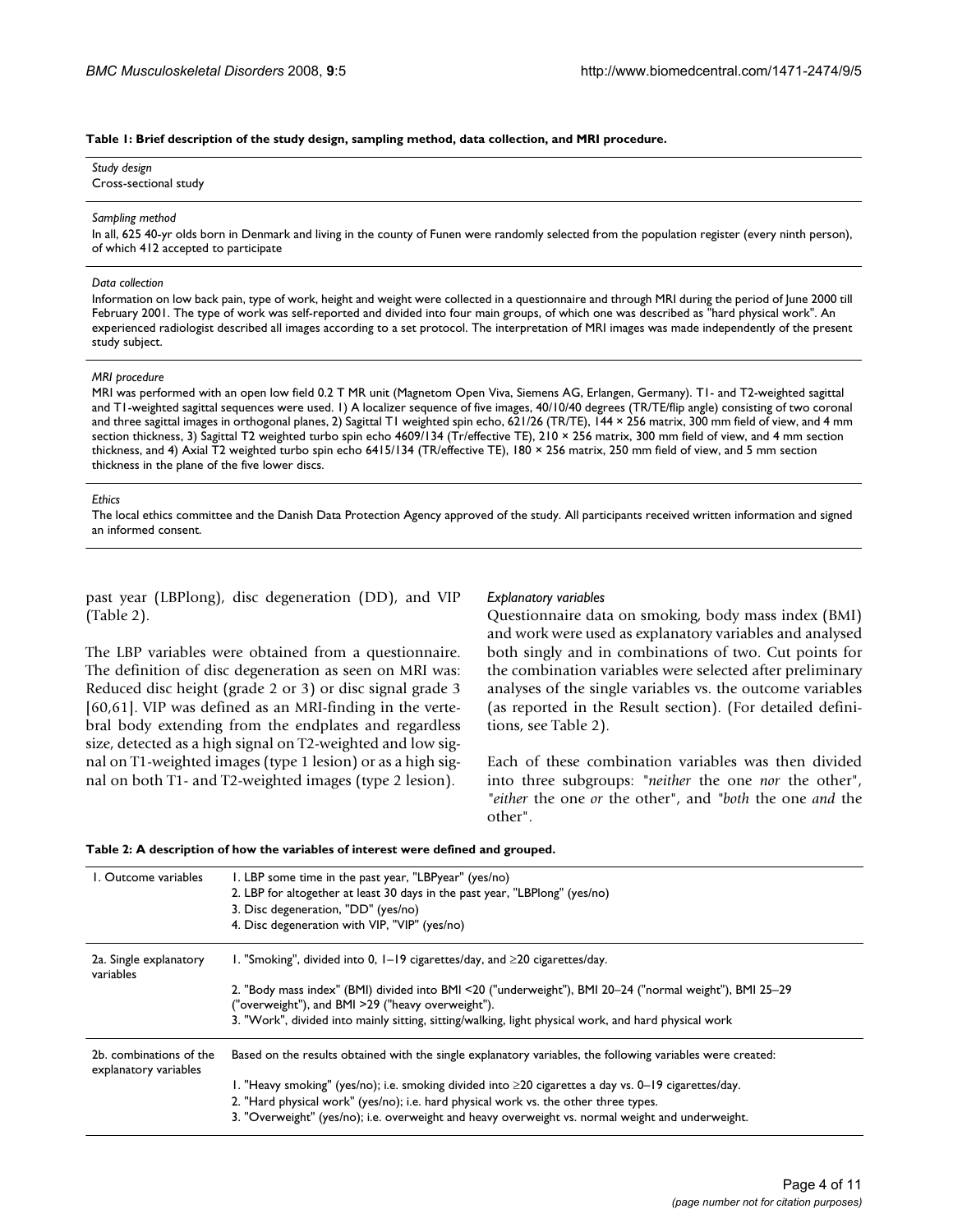For example, the new combination variable "heavy smoking and hard physical work" was subdivided into "neither heavy smoking nor hard physical work", "either heavy smoking or hard physical work", and "both heavy smoking and hard physical work".

# *Data analysis*

Associations were studied for *each single explanatory variable* in relation to each outcome variable (bivariate analysis). Significant differences between estimates were defined as those having non-overlapping 95% confidence intervals between the lowest and highest estimates (reported as percentages).

Thereafter, the pattern of differences was studied for the *combinations of the explanatory variables* ("heavy smoking/ hard physical work", "heavy smoking/overweight", and "overweight/hard physical work") in relation to subgroups of "neither", "either...or", and "both...and". (Subjects, who were heavy smokers, were overweight *and* reported hard physical work were too few to allow an analysis of all three explanatory variables at the same time.) Associations were reported as odds ratios (OR) with 95% confidence intervals.

Finally, a *multi variable logistic regression* was performed for each of the outcome variables, with the explanatory variables classified as heavy smoking (yes/no), work (4 categories), BMI (4 categories), also including sex. Significance was set at p < 0.05 and results reported as ORs with their 95% confidence intervals. This was done for all and independently for men and women.

# *Validity*

None of the explanatory variables had been submitted to any type of validation process and a certain degree of uncertainty must be expected as to their exactness in all individuals. For example, it is possible that overweight people overestimate the amount of physical work performed because they fatigue easily. It may also be difficult to fit ones work precisely into one of four categories, and even so, people may change jobs and tasks also vary over time. Nevertheless, the self-reported 4-category grouping has been used previously in a large Danish general population has previously produced logical answers [62] and appears to be a suitable means for a preliminary investigation, short of a very comprehensive work place description.

It may also be difficult to classify some people into specific smoke-categories. Some people are sometimes-smokers, others are ex-smokers and some even "recurrent exsmokers", i.e. ex-smokers who sometimes revert to their old habit. Previous reviews have failed to show a big difference in LBP between current smokers and ex-smokers,

nor did they reveal an obvious dose-response [5,6], and because we were mainly interested in those who smoked a lot, our main cut-point was between less than one packet a day and at least one packet. This is most likely a valid measure of current smoking habits but does not take into account the accumulated lifetime smoking habit. However, it is possible that the duration of the habit was similar for most smokers, as smoking usually starts at an early age and all participants in this study were aged 40.

The BMI measure may also have been incorrect for some, as it was based on self-reported weight and height. Most likely, this could result in an under reporting of weight and an over reporting of height, the consequence of which would be an underestimate of the associations between BMI and any other variable.

The long-term recall ability of the occasional experience of LBP is probably not good but people are more likely to remember long-lasting pain. The LBPlong variable is therefore most likely more valid than the LBPyear variable. However, their validity is not of utmost importance, as our study aimed at reproducing findings obtained in other studies that also used rather vague LBP variables. Nevertheless, a check for logical errors revealed a high proportion of consistent answers for those LBP questions that it was possible to check [63].

Our most important outcome variables, DD and VIP, however, were of excellent quality. They had both been subjected to intra- and inter-examiner tests, and found to be satisfactory [63]. For the disc parameters:  $K_w$  was 0.56–0.87 and for VIP the percentage of agreement was 98% (intra-examiner reliability) and the  $K_w$  was 0.6 (interexaminer reliability). In addition, the interpretation of the MRI data was done independently of information relating to the hypotheses of the study.

Data collection was supervised by a radiographer and one of the authors (PK). Participants filled out their questionnaire independently of people with an interest in the study, thus reducing the risk of obsequiousness bias. The data base was checked for logical and factual errors. Data analysis was performed by the person (PK) who had collected the data and created the data base. In all, we were therefore confident that our data were satisfactory.

## **Results** *Descriptive data*

The study sample consisted of 412 persons, all aged 40, 52% of whom were women. The spread of data for the variables of interest is shown in Table 3.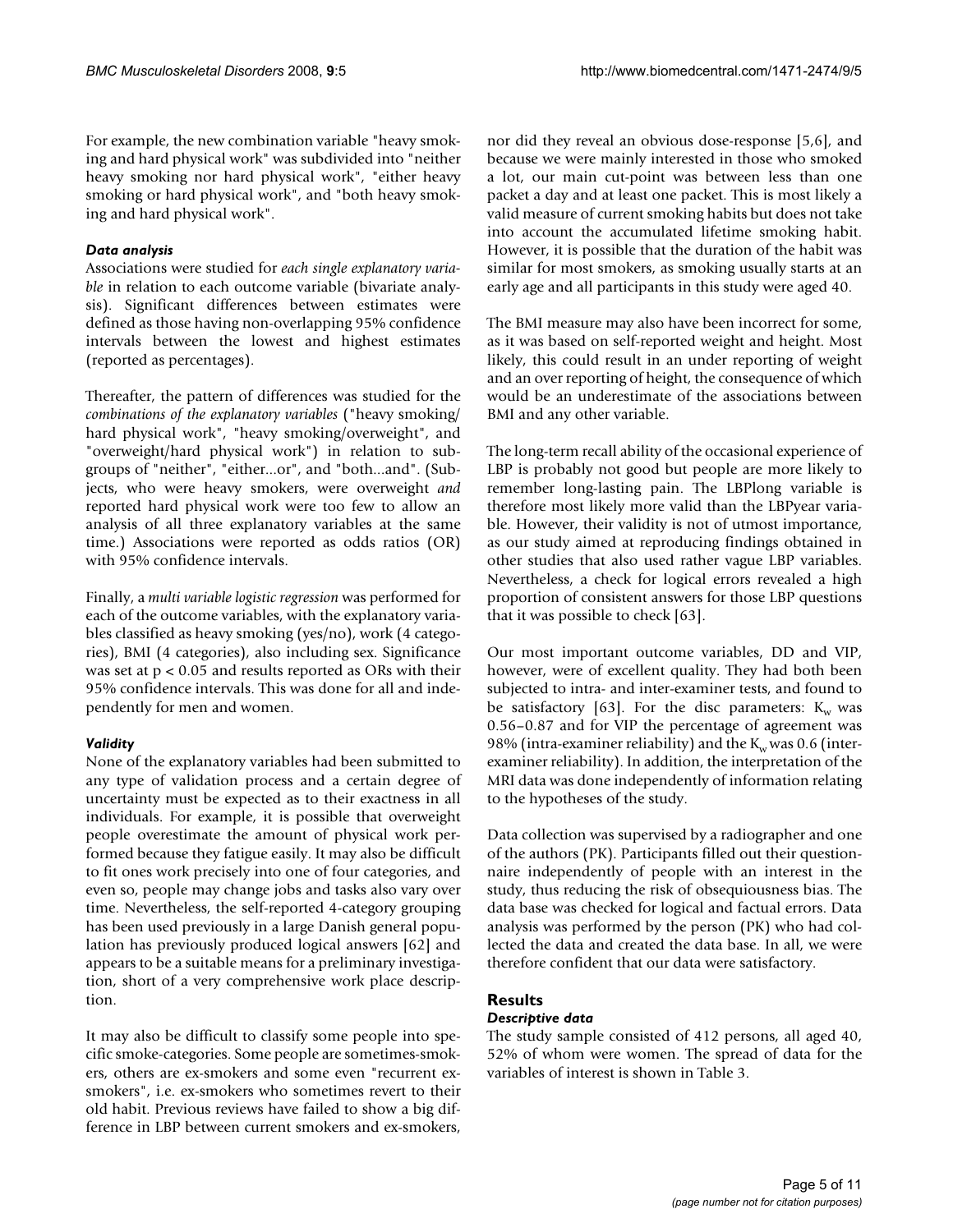#### **Table 3: Description of the study sample consisting of 412 40-yr old Danes from the general population**

| Sex                                                   |     |
|-------------------------------------------------------|-----|
| Men                                                   | 199 |
| Women                                                 | 213 |
| LBP some time past yr (LBPyear)                       |     |
| Yes                                                   | 284 |
| No                                                    | 128 |
| LBP altogether for at least 30 days past yr (LBPlong) |     |
| Yes                                                   | 102 |
| No                                                    | 310 |
| Disc degeneration (DD)                                |     |
| Yes                                                   | 214 |
| No                                                    | 198 |
|                                                       |     |

*Disc degeneration with signs of marrow changes consistent with a vertebral inflammatory process, type 1 or type 2 lesion (VIP)*

| Yes                     | 73  |
|-------------------------|-----|
| No                      | 339 |
| Smoking                 |     |
| 0 cigarettes/wk         | 169 |
| I-19 cigarettes/wk      | 172 |
| $\geq$ 20 cigarettes/wk | 70  |
| missing data            | ı   |
| <b>BMI</b>              |     |
| underweight             | 20  |
| normal weight           | 214 |
| overweight              | 115 |
| heavy overweight        | 60  |
| missing data            | 3   |
| Work                    |     |
| Mainly sitting          | 89  |
| Sitting/walking         | 144 |
| Light physical          | 92  |
| Hard physical           | 84  |
| Missing data            | 3   |

# *Is smoking, work, or obesity on their own associated with the outcome variables?*

#### *Smoking on its own*

All the estimated prevalence rates of LBPyear, LBPlong, DD, and VIP were larger for those who smoked ≥20 cigarettes/day as compared to the non-smokers. However, all confidence intervals were overlapping.

## *BMI on its own*

The lowest estimates for each outcome variable was always noted for those who were underweight. The highest estimates were found for those who were overweight, whereas the estimates were lower in all cases for those who were heavily overweight. Again, these differences were non-significant.

#### *Work on its own*

Sitting at work was always associated with the lowest estimate regardless the outcome variable. Hard physical work was associated with the highest frequency estimate in three of the four variables. For VIP this gap spanned between 11% and 31%, with 95% confidence intervals that did not overlap.

## *Summary of findings*

A low BMI and sitting at work, when viewed independently, appeared to be "protective" in relation to all outcome variables. Hard physical work, heavy smoking, and overweight, as single variables, were usually associated with the highest estimate for all four outcome variables. However, the only significant difference was that between sitting at work and hard physical work for VIP. There were no significant changes when the analyses were made independently for men and women (data not shown). For an overview of the results, see Table 4.

#### *Are heavy smoking, overweight, and hard physical work in combinations of two associated with the outcome variables?*

## *Heavy smoking and overweight*

There was, for all outcome variables, a non-significant pattern of a positive gradient going from "neither" to "both".

## *Heavy smoking and hard physical work*

Again, for all four outcome variables, there was a consistent dose-response pattern. In accordance with our assumptions, the estimates for VIP differed most, with a positive gradient going from 13% for those who were neither heavy smokers nor had a hard physical job, through 25% for those who were either heavy smokers or had a hard physical job, to 41% for those who both were heavy smokers and had a hard physical job (OR between the lowest and the highest estimates: 4.6; 95% CI: 1.6–13.0).

## *Hard physical work and overweight*

Also for this combination there were positive gradients going from having neither factor to both factors. The strongest association was noted when comparing people who had neither factor with people who had both risk factors for VIP (OR 2.9; 1.4–6.3).

#### *Summary of findings*

Table 5 shows a similar and consistent pattern across the analyses but the results were sufficiently strong to be statistically significant only when hard physical work is involved and only for the more specific (pathological) variables, DD and VIP. Hard physical work in combination with heavy smoking had a particularly strong link with VIP. The combination of hard physical work and overweight was significantly linked with DD and with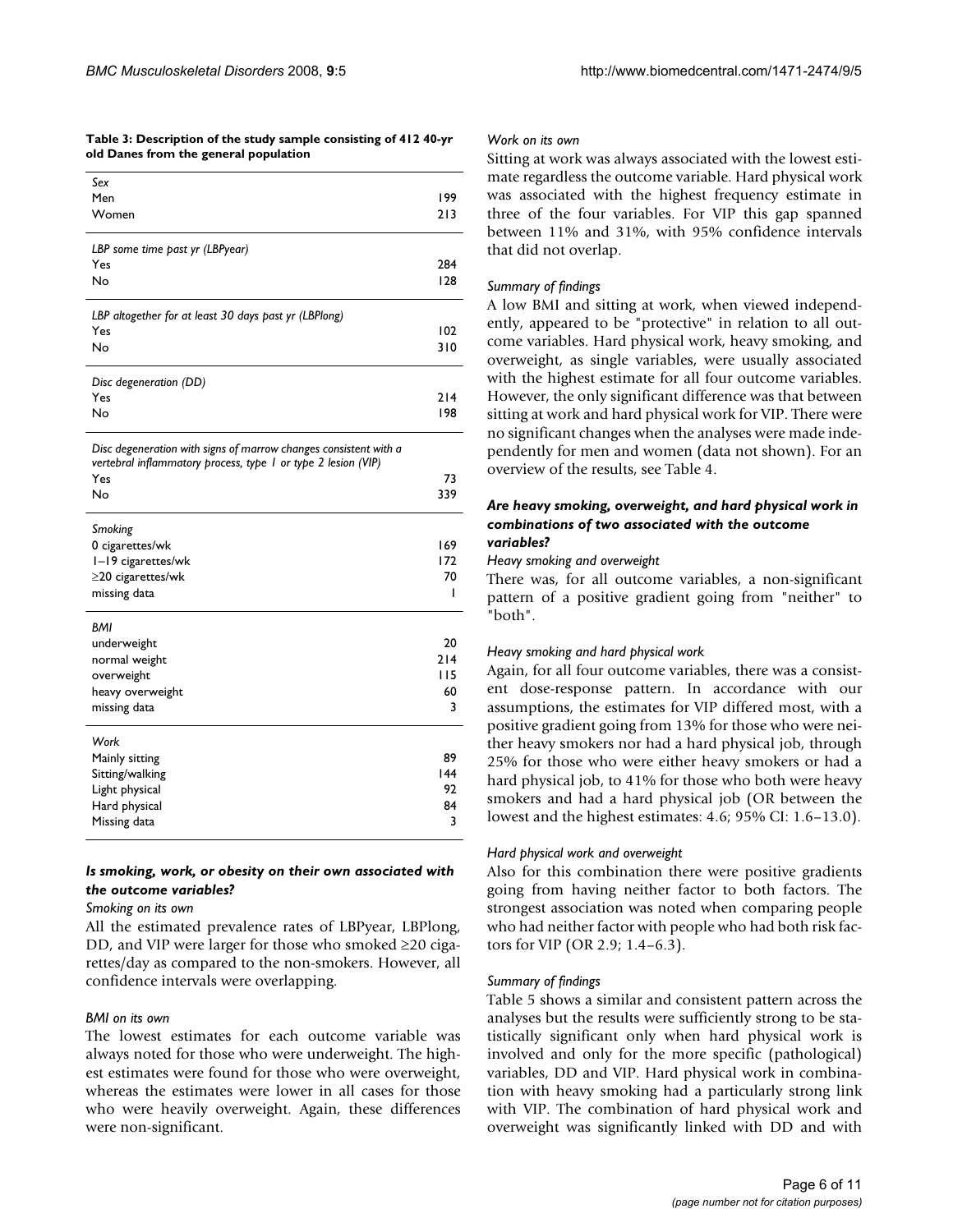$(1.4 - 7.6; p = 0.004)$ . Heavy smoking had an OR of 1.9  $(1.0-3.6; p = 0.051)$ . Also BMI (regardless of category)

and sex failed to reach significance.

**Table 4: Frequency table showing the associations between the explanatory variables and the four outcome variables for 412 40-yr old Danes (percent and 95% confidence intervals). Estimates with non-overlapping confidence intervals were considered to be significantly different from each other.**

| Independent variables  | <b>LBPyear</b> | <b>LBPlong</b> | <b>DD</b>     | <b>VIP</b>   |
|------------------------|----------------|----------------|---------------|--------------|
| Smoking                |                |                |               |              |
| None                   | $64(56-71)$    | $27(20-33)$    | 51 (44–59)    | $15(10-21)$  |
| I-19 cig/day           | 72 (65-79)     | $20(14-26)$    | $50(42 - 57)$ | $16(11-22)$  |
| $\geq$ 20 cig/day      | $73(62 - 83)$  | $33(22-44)$    | 57 (45-69)    | $26(15-36)$  |
| <b>BMI</b>             |                |                |               |              |
| Underweight            | $50(26 - 74)$  | $15(-2-32)$    | $40(16-63)$   | $10(-4-24)$  |
| Normal weight          | $69(62 - 75)$  | $25(19-31)$    | 49 (42–55)    | $18(13-23)$  |
| Overweight             | 70 (62–79)     | $28(19-36)$    | $59(50 - 68)$ | $20(13-27)$  |
| Heavy overweight       | 72 (60-83)     | $22(11-32)$    | 55 $(42-68)$  | $17(7-26)$   |
| Work                   |                |                |               |              |
| Sitting                | $67(57-77)$    | $20(12-29)$    | 43 (34–55)    | $11(4-18)$ * |
| <b>Sitting/walking</b> | $67(59 - 74)$  | $22(15-29)$    | 58 (49-66)    | $19(13-26)$  |
| Light physical         | 68 (59-78)     | $30(21-40)$    | $46(35-56)$   | $10(3-16)$   |
| Hard physical          | 75 (54-84)     | $26(17-36)$    | 58 (48-69)    | $31(21-41)*$ |

\*The non-overlapping confidence intervals between the "best" and the "worst" categories are written in bold.

LBPyear = LBP some time in the past year.

LBPlong = LBP for altogether at least 30 days in the past year.

DD = disc degeneration as defined in the methods section.

VIP = vertebral inflammatory process as defined in the methods section

VIP, whereas no significant findings were noted for the combination of heavy smoking and overweight.

# *Heavy smoking, hard physical work and overweight – the multivariable model (all participants)*

In relation to VIP, the multivariable analysis confirmed that hard physical work is the "culprit", with an OR of 3.3

| Table 5: The associations between combinations of explanatory variables and the four outcome variables (odds ratios and 95% |  |
|-----------------------------------------------------------------------------------------------------------------------------|--|
| confidence intervals). $(N = 408)$                                                                                          |  |

| LBPyear        | <b>LBPlong</b>   | <b>DD</b>        | <b>VIP</b>           |
|----------------|------------------|------------------|----------------------|
|                |                  |                  |                      |
|                |                  |                  |                      |
| $1.3(0.8-2.1)$ | $1.2(0.7-2.0)$   | $1.4(0.9-2.2)$   | $2.2$ (1.3–3.8)*     |
| $1.6(0.5-5.1)$ | $1.8(0.6 - 5.1)$ | $1.5(0.5-4.0)$   | 4.6 $(1.6 - 13.0)^*$ |
|                |                  |                  |                      |
|                |                  |                  |                      |
| $1.3(0.8-2.0)$ | $0.9(0.6-1.5)$   | $1.6$ (1.1–2.4)* | $1.3(0.7-2.3)$       |
| $1.5(0.7-3.1)$ | $1.2(0.6-2.6)$   | $1.7(0.9-3.4)$   | $2.9(1.4-6.3)$       |
|                |                  |                  |                      |
|                |                  |                  |                      |
| $1.3(0.9-2.1)$ | $1.2(0.8-2.0)$   | $1.5(1.0-2.2)$   | $1.4(0.8-2.4)$       |
| $1.2(0.5-2.6)$ | $1.5(0.7-3.3)$   | $1.6(0.8-3.3)$   | $1.6(0.8-3.9)$       |
|                |                  |                  |                      |

LBPyear = LBP some time in the past year.

LBPlong = LBP for altogether at least 30 days in the past year.

DD = disc degeneration as defined in the methods section.

VIP = vertebral inflammatory process as defined in the methods section.

\* Estimates that are statistically significantly different from "1" have been written in bold.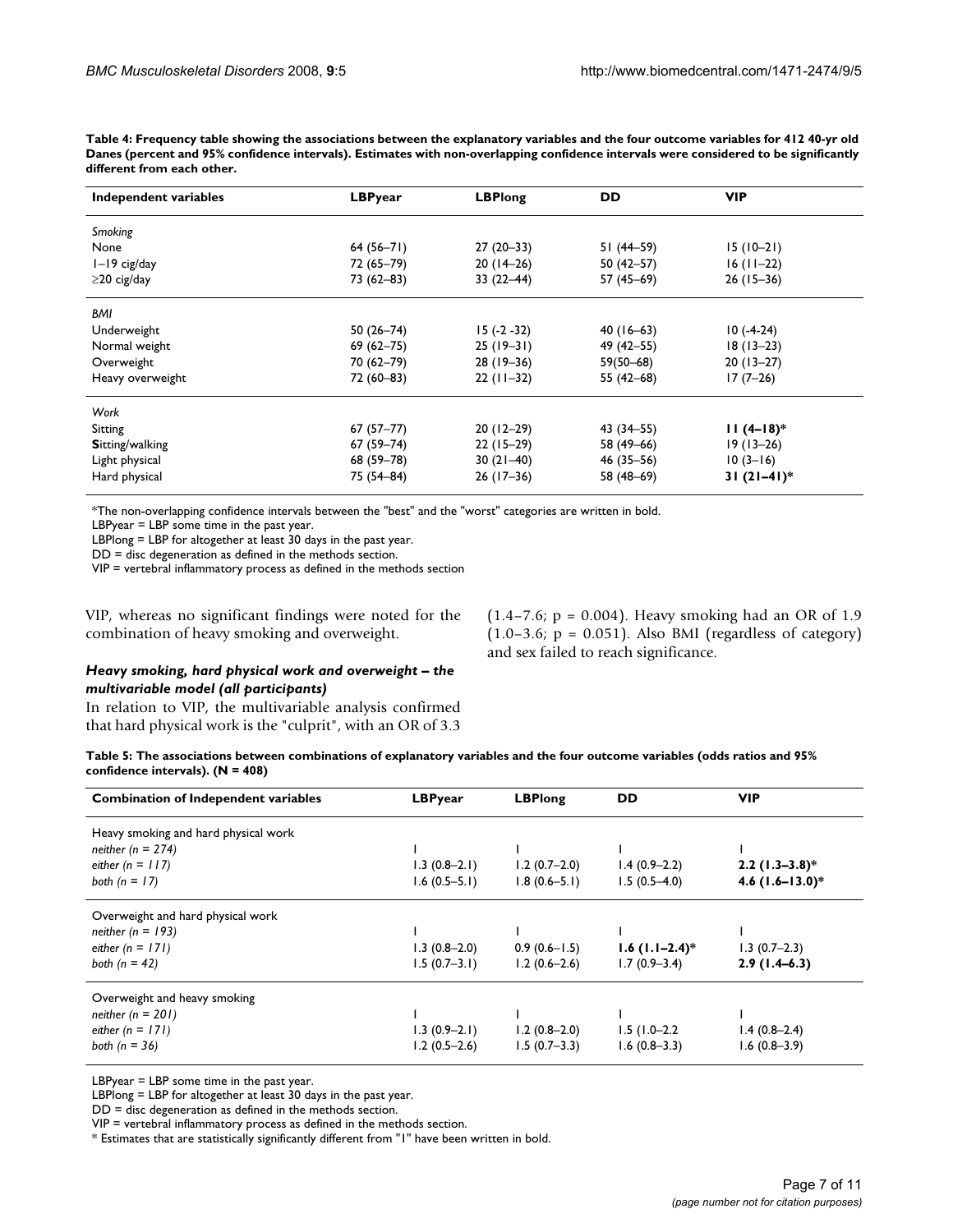# **Discussion**

# *What did we find?*

Largely, all our assumptions were met. In this general population of 412 40-yr old Danes, the pattern of findings in relation to LBP resembled that often found in the literature, namely positive but weak associations with smoking, BMI, and type of work as single variables.

The same was the case for DD. None of the three single explanatory variables on their own displayed a strong association with DD on its own. Also this finding was expected, as it has been shown that, at least, smoking and type of work – can explain only a small part of lumbar DD [64]. It has also been shown that the clinical findings of people with merely DD more closely resemble people with non-degenerated discs than people with both DD and VIP [49].

As anticipated, the picture differed for persons with VIP; almost three times as many of those with hard physical work had VIP compared with those with a sedentary job.

In addition, when the three sets of combinations of variables were studied in relation to VIP, it was revealed that those with hard physical work who were heavy smokers had an OR of 4.6 as compared to those who neither worked physically hard nor were heavy smokers. Furthermore, for people who both were in a heavy physical job and were overweight, the OR was 2.9, when compared with those who neither worked hard nor were overweight. In contrast, the combination of heavy smoking and overweight resulted in a non-significant estimate of 1.6, indicating that the hard work variable is the crux of the matter and not heavy smoking; a finding later confirmed in the multi variable analysis.

In summary, our significant positive findings related mainly to the outcome variable of VIP. The similar but much weaker and non-significant findings revealed also for the self-reported LBP variables can probably be explained by the fact that the association becomes "diluted" when including also subgroups of people with LBP from other causes than VIP.

# *Strengths and weaknesses of the study*

This study has several strengths. For example, the study subjects were obtained from the general population and they were all of the same age. The MRI was taken for research purposes, resulting in excellent images; the intraand inter-examiner reliability has been previously tested and found to be satisfactory [63]. A more detailed discussion of the quality of data was included in the Methods section but in sum, any weaknesses in validity are likely to result in weaker rather than stronger associations. Contrary to most aetiological studies, explanatory and outcome variables were specifically selected in order to test specific assumptions and the data analysis was performed specifically with consideration for these hypotheses. A weakness of the study, however, is that the data set has already been used for other purposes, and the results therefore need to be tested in other studies. It is also possible that our BMI variable could have produced different results, if we had access to anthropometric data from early childhood, in order to study the long-term effect of overweight, as in the study by Liunke et al [20]. Their longterm weight data resulted in a much stronger association with MRI-defined disc degeneration than their prevalent weight data.

We did not take into account educational and other social factors that doubtlessly also have an influence on people's lifestyle, in addition to their self-reported type of work, BMI and smoking habits. This would also need to be taken into consideration, in future studies in this area.

# *The biomechanical hypothesis*

Although the direction of this link was not tested, it is likely that heavy smoking and hard physical work in combination are true risk factors for VIP because there is at least one biologically plausible explanation, the association is relatively strong, and there is a "dose-response". It is also likely that the explanatory variables preceded the outcome variable. In other words, although our data are not prospective in nature, these findings support the hypothesis of a biomechanical cause of VIP [65].

Our findings are in agreement with the biomechanical hypothesis also because the lowest prevalence estimates of VIP (10% and 11%) were found in those who were underweight, and in those who described their job as mainly sedentary. Generally, the prevalence of VIP was higher with increasing loads, in relation to body weight or type of work, and almost one-third of those who reported their job to be physically hard had VIP.

Further, overweight on its own was not as strongly linked with VIP as heavy physical work. This may also be an argument for the biomechanical hypothesis. Excessive body weight is a progressive condition, which allows the body to adapt and for bones to strengthen, whereas the compressive and shearing forces and loads experienced at work are external in origin and often beyond one's own control, and therefore potentially more detrimental.

The observation that hard physical work in combination with overweight also resulted in VIP indicates that heavy smoking is not a prerequisite, but that hard physical work is the main factor. In such a case, heavy smoking could be an additional aggravating factor, which makes recovery slow or impossible.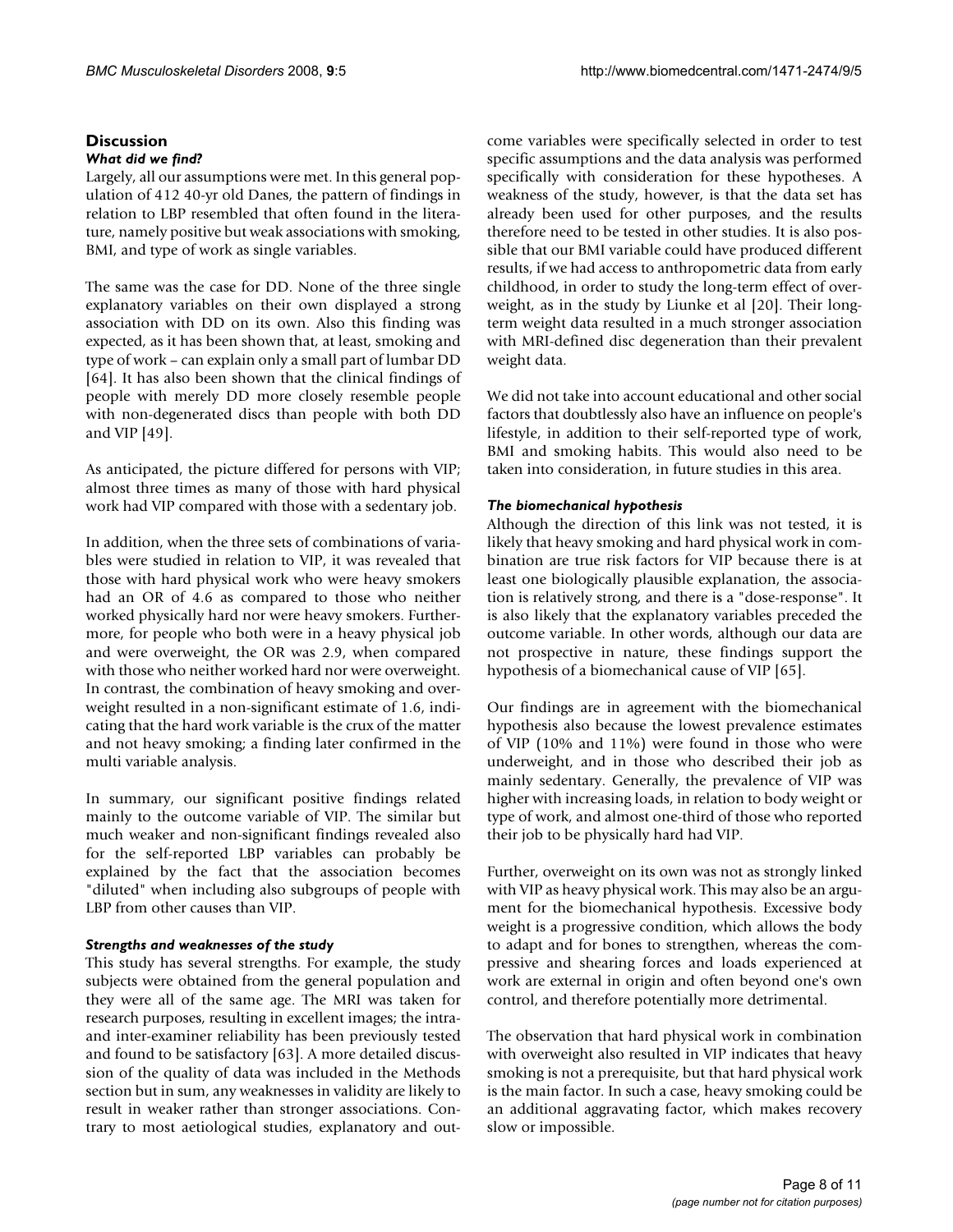#### *Perspectives*

From a public health perspective, it would be necessary to consider the consequences of present work/smoke practices, particularly among groups with heavy physical work. In addition, it would be important to study the time needed for restitution of discs and vertebrae following a day of heavy physical activities.

#### *Additional research considerations*

Although it is likely that at least one missing link has been found that can explain the many but mainly weak associations between smoking/obesity and LBP in the literature, VIP may not be the only explanation. Consequently, it would be relevant to perform other hypothesis-generated studies of, for example, nicotine-induced vasoconstriction and its effect on muscles [66], smoke-induced altered nociception [67], and the genetic aspects of disc degeneration, bone density and their sequelae, taking into account also the possibility for ethnic differences.

#### **Conclusion**

Over the past decades a large number of studies have been conducted, in which the association between smoking/ overweight and LBP have been tested. However, these associations have typically not been very strong resulting in the conclusion that no causal link is apparent or, at least, that such a link is not clinically relevant.

The results of this study indicate that it is likely that the combination of hard physical work and heavy smoking, and to some degree also hard physical work and overweight, can result in a specific spinal pathology, VIP. However, these combinations did not result in significant associations with any of the pain variables.

As VIP is painful in many but present only in some people with LBP, the subpopulation with painful VIP would become submerged in the larger group of people with (other types of) non-specific LBP. This may explain the numerous weak to moderate associations between smoking/overweight and LBP, reported over the past thirty years.

If these findings can be reproduced in other studies, they could have considerable public health consequences.

#### **Competing interests**

The author(s) declare that they have no competing interests.

#### **Authors' contributions**

TB secured most of the funding for the MRI-project, was responsible for the main project and contributed to the manuscript. PK collected the data, analyzed the data in the present project, and contributed to the manuscript. CL-Y was involved with the main project, formulated the present research questions, interpreted the data, and wrote the manuscript for the present project. CM secured some of the funding, was involved with the main project, and contributed to the manuscript. All authors read and approved the final manuscript.

### **Acknowledgements**

External funding for the project Backs on Funen was provided by the Industrial Insurance Company (now Topdanmark). Additional funding was provided by the University of Southern Denmark, the Backcenter Funen, Ringe and the Danish Fund for Chiropractic Research and Post Graduate Eduction.

#### **References**

- 1. Dionne CE, von Korff M, Koepsell TD, Deyo RA, Barlow WE, Checkoway H: **[Formal education and back pain: a review.](http://www.ncbi.nlm.nih.gov/entrez/query.fcgi?cmd=Retrieve&db=PubMed&dopt=Abstract&list_uids=11413174)** *J Epidemiol Community Health* 2001, **55:**455-68.
- 2. Snook SH: **[Work-related low back pain: secondary interven](http://www.ncbi.nlm.nih.gov/entrez/query.fcgi?cmd=Retrieve&db=PubMed&dopt=Abstract&list_uids=14759760)[tion.](http://www.ncbi.nlm.nih.gov/entrez/query.fcgi?cmd=Retrieve&db=PubMed&dopt=Abstract&list_uids=14759760)** *J Electromyogr Kinesiol* 2004, **14:**153-60.
- 3. Jarvik JG, Hollingworth W, Heagerty PJ, Haynor DR, Boyko EJ, Deyo RA: **[Three-year incidence of low back pain in an initially](http://www.ncbi.nlm.nih.gov/entrez/query.fcgi?cmd=Retrieve&db=PubMed&dopt=Abstract&list_uids=15990670) [asymptomatic cohort.](http://www.ncbi.nlm.nih.gov/entrez/query.fcgi?cmd=Retrieve&db=PubMed&dopt=Abstract&list_uids=15990670)** *Spine* 2005, **30:**1541-8.
- 4. Feldman JB: **[The prevention of occupational low back pain dis](http://www.ncbi.nlm.nih.gov/entrez/query.fcgi?cmd=Retrieve&db=PubMed&dopt=Abstract&list_uids=15055489)[ability: evidence-based reviews point in a new direction.](http://www.ncbi.nlm.nih.gov/entrez/query.fcgi?cmd=Retrieve&db=PubMed&dopt=Abstract&list_uids=15055489)** *J Surg Orthop Adv* 2004, **13:**1-14.
- 5. Leboeuf-Yde C: **[Smoking and low back pain. A systematic lit](http://www.ncbi.nlm.nih.gov/entrez/query.fcgi?cmd=Retrieve&db=PubMed&dopt=Abstract&list_uids=10423792)[erature review of 41 journal articles reporting 47 epidemio](http://www.ncbi.nlm.nih.gov/entrez/query.fcgi?cmd=Retrieve&db=PubMed&dopt=Abstract&list_uids=10423792)[logic studies.](http://www.ncbi.nlm.nih.gov/entrez/query.fcgi?cmd=Retrieve&db=PubMed&dopt=Abstract&list_uids=10423792)** *Spine* 1999, **24:**1463-70.
- 6. Goldberg MS, Scott SC, Mayo NE: **[A review of the association](http://www.ncbi.nlm.nih.gov/entrez/query.fcgi?cmd=Retrieve&db=PubMed&dopt=Abstract&list_uids=10767814) [between cigarette smoking and the development of non-spe](http://www.ncbi.nlm.nih.gov/entrez/query.fcgi?cmd=Retrieve&db=PubMed&dopt=Abstract&list_uids=10767814)[cific back pain and related outcomes.](http://www.ncbi.nlm.nih.gov/entrez/query.fcgi?cmd=Retrieve&db=PubMed&dopt=Abstract&list_uids=10767814)** *Spine* 2000, **25:**995-1014.
- 7. Leboeuf-Yde C, Kyvik KO, Bruun NH: **[Low back pain and life](http://www.ncbi.nlm.nih.gov/entrez/query.fcgi?cmd=Retrieve&db=PubMed&dopt=Abstract&list_uids=9802163)[style. Part I. Smoking. Information from a population-based](http://www.ncbi.nlm.nih.gov/entrez/query.fcgi?cmd=Retrieve&db=PubMed&dopt=Abstract&list_uids=9802163) [sample of 29,424 twins.](http://www.ncbi.nlm.nih.gov/entrez/query.fcgi?cmd=Retrieve&db=PubMed&dopt=Abstract&list_uids=9802163)** *Spine* 1998, **23:**2207-14.
- 8. Leboeuf-Yde C, Kyvik KO, Bruun NH: **[Low back pain and life](http://www.ncbi.nlm.nih.gov/entrez/query.fcgi?cmd=Retrieve&db=PubMed&dopt=Abstract&list_uids=10222529)[style. Part II. Obesity. Information from a population-based](http://www.ncbi.nlm.nih.gov/entrez/query.fcgi?cmd=Retrieve&db=PubMed&dopt=Abstract&list_uids=10222529) [sample of 29,424 twin subjects.](http://www.ncbi.nlm.nih.gov/entrez/query.fcgi?cmd=Retrieve&db=PubMed&dopt=Abstract&list_uids=10222529)** *Spine* 1999, **24:**779-84.
- 9. Leboeuf-Yde C: **[Body weight and low back pain. A systematic](http://www.ncbi.nlm.nih.gov/entrez/query.fcgi?cmd=Retrieve&db=PubMed&dopt=Abstract&list_uids=10685488) [literature review of 56 journal articles reporting on 65 epide](http://www.ncbi.nlm.nih.gov/entrez/query.fcgi?cmd=Retrieve&db=PubMed&dopt=Abstract&list_uids=10685488)[miologic studies.](http://www.ncbi.nlm.nih.gov/entrez/query.fcgi?cmd=Retrieve&db=PubMed&dopt=Abstract&list_uids=10685488)** *Spine* 2000, **25:**226-37.
- 10. Gyntelberg F: **[One-year incidence of low back pain among](http://www.ncbi.nlm.nih.gov/entrez/query.fcgi?cmd=Retrieve&db=PubMed&dopt=Abstract&list_uids=4275227) [male residents of Copenhagen aged 40–59.](http://www.ncbi.nlm.nih.gov/entrez/query.fcgi?cmd=Retrieve&db=PubMed&dopt=Abstract&list_uids=4275227)** *Dan med Bull* 1974, **21:**30-6.
- 11. Frymoyer JW, Pope MH, Costanza MC, Rosen JC, Goggin JE, Wilder DG: **[Epidemiologic studies of low-back pain.](http://www.ncbi.nlm.nih.gov/entrez/query.fcgi?cmd=Retrieve&db=PubMed&dopt=Abstract&list_uids=6450452)** *Spine* 1980, **5:**419-23.
- 12. Frymoyer JW, Pope MH, Clements JH, Wilder DG, MacPherson B, Ashikaga T: **[Risk factors in low-back pain. An epidemiological](http://www.ncbi.nlm.nih.gov/entrez/query.fcgi?cmd=Retrieve&db=PubMed&dopt=Abstract&list_uids=6218171) [survey.](http://www.ncbi.nlm.nih.gov/entrez/query.fcgi?cmd=Retrieve&db=PubMed&dopt=Abstract&list_uids=6218171)** *J Bone Joint Surg (Am)* 1983, **65:**213-8.
- 13. Svensson HO, Vedin A, Wilhelmsson C, Andersson GBJ: **[Low-back](http://www.ncbi.nlm.nih.gov/entrez/query.fcgi?cmd=Retrieve&db=PubMed&dopt=Abstract&list_uids=6226118) [pain in relation to other diseases and cardiovascular risk fac](http://www.ncbi.nlm.nih.gov/entrez/query.fcgi?cmd=Retrieve&db=PubMed&dopt=Abstract&list_uids=6226118)[tors.](http://www.ncbi.nlm.nih.gov/entrez/query.fcgi?cmd=Retrieve&db=PubMed&dopt=Abstract&list_uids=6226118)** *Spine* 1983, **8:**277-85.
- 14. Heliövaara M, Knekt P, Aromaa A: **[Incidence and risk factors of](http://www.ncbi.nlm.nih.gov/entrez/query.fcgi?cmd=Retrieve&db=PubMed&dopt=Abstract&list_uids=3818881) [herniated lumbar intervertebral disc or sciatica leading to](http://www.ncbi.nlm.nih.gov/entrez/query.fcgi?cmd=Retrieve&db=PubMed&dopt=Abstract&list_uids=3818881) [hospitalization.](http://www.ncbi.nlm.nih.gov/entrez/query.fcgi?cmd=Retrieve&db=PubMed&dopt=Abstract&list_uids=3818881)** *J Chron Dis* 1987, **40:**251-8.
- 15. Biering-Sørensen F, Thomsen C: **[Medical, social and occupational](http://www.ncbi.nlm.nih.gov/entrez/query.fcgi?cmd=Retrieve&db=PubMed&dopt=Abstract&list_uids=2947336) [history as risk indicators for low-back trouble in a general](http://www.ncbi.nlm.nih.gov/entrez/query.fcgi?cmd=Retrieve&db=PubMed&dopt=Abstract&list_uids=2947336) [population.](http://www.ncbi.nlm.nih.gov/entrez/query.fcgi?cmd=Retrieve&db=PubMed&dopt=Abstract&list_uids=2947336)** *Spine* 1986, **11:**720-5.
- 16. Leigh JP, Sheetz RM: **[Prevalence of back pain among fulltime](http://www.ncbi.nlm.nih.gov/entrez/query.fcgi?cmd=Retrieve&db=PubMed&dopt=Abstract&list_uids=2528986) [United States workers.](http://www.ncbi.nlm.nih.gov/entrez/query.fcgi?cmd=Retrieve&db=PubMed&dopt=Abstract&list_uids=2528986)** *Br J Ind Med* 1989, **46:**651-7.
- 17. Riihimäki H, Wickström G, Hänninen K, Luopajärvi T: **[Predictors of](http://www.ncbi.nlm.nih.gov/entrez/query.fcgi?cmd=Retrieve&db=PubMed&dopt=Abstract&list_uids=2533392) [sciatic pain among concrete reinforcement workers and](http://www.ncbi.nlm.nih.gov/entrez/query.fcgi?cmd=Retrieve&db=PubMed&dopt=Abstract&list_uids=2533392) [house painters: A five-year follow-up.](http://www.ncbi.nlm.nih.gov/entrez/query.fcgi?cmd=Retrieve&db=PubMed&dopt=Abstract&list_uids=2533392)** *Scand J Work Environ Health* 1989, **15:**415-23.
- 18. Dewey ME, Dickinson CE, Foreman TK, Troup JDG: **Back pain, ventilatory function, chest symptoms, and smoking.** *J Spinal Disorder* 1989, **2:**241-8.
- 19. Boshuizen HC, Verbeek JHAM, Broersen JPJ, Weel ANH: **[Do smok](http://www.ncbi.nlm.nih.gov/entrez/query.fcgi?cmd=Retrieve&db=PubMed&dopt=Abstract&list_uids=8434323)[ers get more back pain?](http://www.ncbi.nlm.nih.gov/entrez/query.fcgi?cmd=Retrieve&db=PubMed&dopt=Abstract&list_uids=8434323)** *Spine* 1993, **18:**35-40.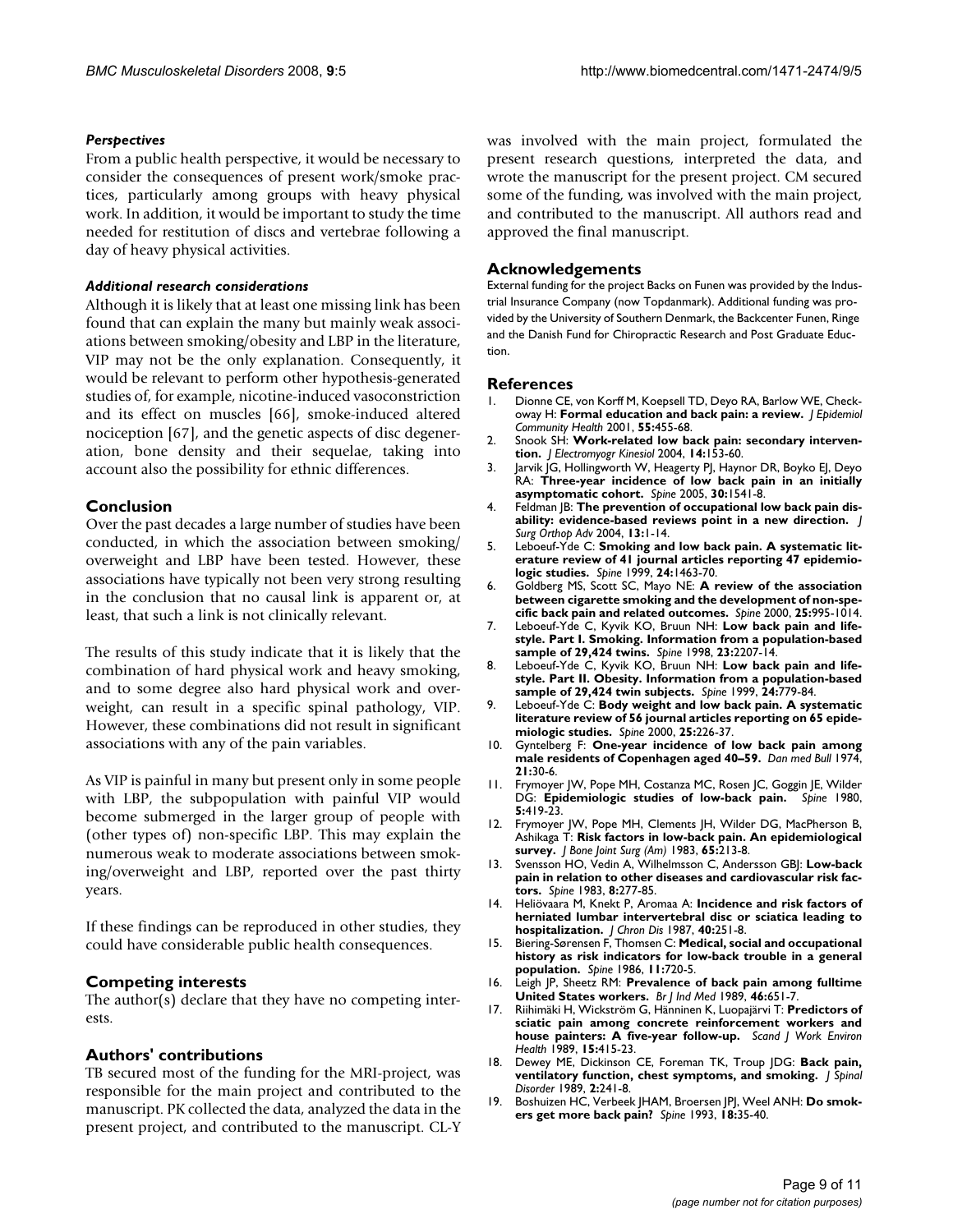- 20. Liuke M, Solovieva S, Lamminen A, Luoma K, Leino-Arjas P, Lukkonen R, Riihimäki H: **Disc degeneration of the lumbar spine in relation to overweight.** *Int J Obes* 2005, **29:**903-8.
- 21. Lindal E, Stéfansson JG: **Connection between smoking and back pain-findings from an Icelandic general population study.** *Scand J Rehab Med* 1996, **28:**33-38.
- 22. Rowe ML: **[Disc surgery and chronic low-back pain.](http://www.ncbi.nlm.nih.gov/entrez/query.fcgi?cmd=Retrieve&db=PubMed&dopt=Abstract&list_uids=14281389)** *J Occup Med* 1965, **7:**196-202.
- 23. Bovenzi M, Zadini A: **[Self-reported low back symptoms in](http://www.ncbi.nlm.nih.gov/entrez/query.fcgi?cmd=Retrieve&db=PubMed&dopt=Abstract&list_uids=1411756) [urban bus drivers exposed to whole-body vibration.](http://www.ncbi.nlm.nih.gov/entrez/query.fcgi?cmd=Retrieve&db=PubMed&dopt=Abstract&list_uids=1411756)** *Spine* 1992, **17:**1048-59.
- 24. Kaila-Kangas L, Leino-Arjas P, Riihimäki H, Luukonen R, Kirjonen J: **Smoking and overweight as predictors of hospitalization for back disorders.** *Spine* 2003, **29:**1860-8.
- 25. Kelsey JL: **[An epidemiological study of acute herniated lumbar](http://www.ncbi.nlm.nih.gov/entrez/query.fcgi?cmd=Retrieve&db=PubMed&dopt=Abstract&list_uids=1162235) [intervertebral discs.](http://www.ncbi.nlm.nih.gov/entrez/query.fcgi?cmd=Retrieve&db=PubMed&dopt=Abstract&list_uids=1162235)** *Rheumatol Rehabil* 1975, **14:**144-59.
- 26. Weber H: **Lumbar disc herniation. A prospective study of prognostic factors including a controlled trial. Part 1.** *J Oslo City Hospital* 1978, **28:**33-64.
- 27. DeOrio JK, Bianco AJ: **Lumbar disc excision in children and adolescents.** *J Bone Joint Surg* 1982, **64A:**991-6.
- 28. Kelsey JL, Girthens PB, O'Conner T, Weil U, Calogero JA, Holford TR, White AA III, Walter SD, Ortfeld AM, Southwick WO: **Acute prolapsed lumbar intervertebral disc. An epidemiologic study with special reference to driving automobiles and cigarette smoking.** *Spine* 1984, **8:**608-13.
- Heliövaara M: [Body height, obesity, and risk of herniated lum](http://www.ncbi.nlm.nih.gov/entrez/query.fcgi?cmd=Retrieve&db=PubMed&dopt=Abstract&list_uids=3629398)**[bar intervertebral disc.](http://www.ncbi.nlm.nih.gov/entrez/query.fcgi?cmd=Retrieve&db=PubMed&dopt=Abstract&list_uids=3629398)** *Spine* 1987, **12:**469-72.
- 30. Böstman OM: **[Body mass index and height in patients requir](http://www.ncbi.nlm.nih.gov/entrez/query.fcgi?cmd=Retrieve&db=PubMed&dopt=Abstract&list_uids=8316883)[ing surgery for lumbar intervertebral disc herniation.](http://www.ncbi.nlm.nih.gov/entrez/query.fcgi?cmd=Retrieve&db=PubMed&dopt=Abstract&list_uids=8316883)** *Spine* 1993, **18:**851-4.
- 31. An HS, Silveri CP, Simpson JM, Simmons C, Simeone FA, Balderston RA: **[Comparison of smoking habits between patients with](http://www.ncbi.nlm.nih.gov/entrez/query.fcgi?cmd=Retrieve&db=PubMed&dopt=Abstract&list_uids=7819635) [surgically confirmed herniated lumbar and cervical disc dis](http://www.ncbi.nlm.nih.gov/entrez/query.fcgi?cmd=Retrieve&db=PubMed&dopt=Abstract&list_uids=7819635)[ease and controls.](http://www.ncbi.nlm.nih.gov/entrez/query.fcgi?cmd=Retrieve&db=PubMed&dopt=Abstract&list_uids=7819635)** *J Spinal Disord* 1994, **7:**369-73.
- 32. Hirsch C, Jonsson B, Lewin T: **Low-back symptoms in a Swedish female population.** *Clin Orthopedics and Related Research, Philadelphia Montreal* 1969:171-6.
- 33. Bergenudd H, Nilsson B, Udén A, Willner S: **[Bone mineral con](http://www.ncbi.nlm.nih.gov/entrez/query.fcgi?cmd=Retrieve&db=PubMed&dopt=Abstract&list_uids=2526375)[tent, gender, body posture, and build in relation to back pain](http://www.ncbi.nlm.nih.gov/entrez/query.fcgi?cmd=Retrieve&db=PubMed&dopt=Abstract&list_uids=2526375) [in middle age.](http://www.ncbi.nlm.nih.gov/entrez/query.fcgi?cmd=Retrieve&db=PubMed&dopt=Abstract&list_uids=2526375)** *Spine* 1989, **14:**577-9.
- 34. Heeliövaara M, Mäkelä M, Knekt P, Impivaara O, Aromaa A: **[Deter](http://www.ncbi.nlm.nih.gov/entrez/query.fcgi?cmd=Retrieve&db=PubMed&dopt=Abstract&list_uids=1830689)[minants of sciatica and low-back pain.](http://www.ncbi.nlm.nih.gov/entrez/query.fcgi?cmd=Retrieve&db=PubMed&dopt=Abstract&list_uids=1830689)** *Spine* 1991, **16:**608-14.
- 35. Han TS, Schouten JSAG, Lean MEJ, Seidell JC: **The prevalence of low back pain and associations with body fatness, fat distribution and height.** *Int J Obesity* 1997, **21:**600-7.
- 36. Riihimäki H, Viikari-Juntura E, Moneta G, Kuha J, Videman T, Tola S: **[Incidence of sciatic pain among men in machine operating,](http://www.ncbi.nlm.nih.gov/entrez/query.fcgi?cmd=Retrieve&db=PubMed&dopt=Abstract&list_uids=8153819) dynamic physical work, and sedentary work: A three-year [follow-up.](http://www.ncbi.nlm.nih.gov/entrez/query.fcgi?cmd=Retrieve&db=PubMed&dopt=Abstract&list_uids=8153819)** *Spine* 1994, **19:**138-42.
- 37. Videman T, Sarna S, Battié MC, Koskinen S, Gill K, Paananen H, Gibbons L: **[The long-term effects of physical loading and exercise](http://www.ncbi.nlm.nih.gov/entrez/query.fcgi?cmd=Retrieve&db=PubMed&dopt=Abstract&list_uids=7604346) [lifestyles on back-related symptoms, disability, and spinal](http://www.ncbi.nlm.nih.gov/entrez/query.fcgi?cmd=Retrieve&db=PubMed&dopt=Abstract&list_uids=7604346) [pathology among men.](http://www.ncbi.nlm.nih.gov/entrez/query.fcgi?cmd=Retrieve&db=PubMed&dopt=Abstract&list_uids=7604346)** *Spine* 1995, **20:**699-709.
- 38. Manninen P, Riihimäki H, Heliövaara M: **Incidence and risk factors of low-back pain in middle-aged farmers.** *Occup Med* 1995, **45:**141-6.
- 39. Miranda H, Viikari-Juntura E, Marikainen E, Takkala E-P, Riihimäki H: **[Individual factors, occupational loading, and physical exer](http://www.ncbi.nlm.nih.gov/entrez/query.fcgi?cmd=Retrieve&db=PubMed&dopt=Abstract&list_uids=12004179)[cise as predictors of sciatic pain.](http://www.ncbi.nlm.nih.gov/entrez/query.fcgi?cmd=Retrieve&db=PubMed&dopt=Abstract&list_uids=12004179)** *Spine* 2002, **27:**1102-9.
- 40. Fanuele JC, Abdu WA, Hanscom B, Weinstein JN: **[Association](http://www.ncbi.nlm.nih.gov/entrez/query.fcgi?cmd=Retrieve&db=PubMed&dopt=Abstract&list_uids=11805697) [between obesity and functional status in patients with spine](http://www.ncbi.nlm.nih.gov/entrez/query.fcgi?cmd=Retrieve&db=PubMed&dopt=Abstract&list_uids=11805697) [disease.](http://www.ncbi.nlm.nih.gov/entrez/query.fcgi?cmd=Retrieve&db=PubMed&dopt=Abstract&list_uids=11805697)** *Spine* 2002, **27:**306-12.
- 41. Battié MC, Videman T, Parent E: **[Lumbar disc degeneration. Epi](http://www.ncbi.nlm.nih.gov/entrez/query.fcgi?cmd=Retrieve&db=PubMed&dopt=Abstract&list_uids=15564917)[demiology and genetic influences.](http://www.ncbi.nlm.nih.gov/entrez/query.fcgi?cmd=Retrieve&db=PubMed&dopt=Abstract&list_uids=15564917)** *Spine* 2004, **29:**2679-90.
- 42. Battié MC, Videman T, Gill K, Moneta GB, Nyman R, Kaprio J, Koskenvuo M: **[1991 Volvo Award in clinical sciences. Smoking](http://www.ncbi.nlm.nih.gov/entrez/query.fcgi?cmd=Retrieve&db=PubMed&dopt=Abstract&list_uids=1948392) [and lumbar intervertebral disc degeneration: an MRI study](http://www.ncbi.nlm.nih.gov/entrez/query.fcgi?cmd=Retrieve&db=PubMed&dopt=Abstract&list_uids=1948392) [of identical twins.](http://www.ncbi.nlm.nih.gov/entrez/query.fcgi?cmd=Retrieve&db=PubMed&dopt=Abstract&list_uids=1948392)** *Spine* 1991, **16:**1015-21.
- 43. Battié MC, Videman T, Gibbons LR, Fisher LD, Manninen H, Gill K: **1995 Volvo Award in clinical sciences. Determinants of lum[bar disc degeneration: a study relating life-time exposures](http://www.ncbi.nlm.nih.gov/entrez/query.fcgi?cmd=Retrieve&db=PubMed&dopt=Abstract&list_uids=8747238) and magnetic resonance imaging findings in identical twins.** *Spine* 1995, **20:**2601-12.
- 44. Roos de A, Kressel K, Spritzer C, Dalinka M: **[MR imaging of mar](http://www.ncbi.nlm.nih.gov/entrez/query.fcgi?cmd=Retrieve&db=PubMed&dopt=Abstract&list_uids=3497539)[row changes adjacent to endplates in degenerative lumbar](http://www.ncbi.nlm.nih.gov/entrez/query.fcgi?cmd=Retrieve&db=PubMed&dopt=Abstract&list_uids=3497539) [disk disease.](http://www.ncbi.nlm.nih.gov/entrez/query.fcgi?cmd=Retrieve&db=PubMed&dopt=Abstract&list_uids=3497539)** *AJR* 1987, **149:**531-4.
- 45. Modic MT, Steinberg PM, Ross JS, Masaryk TJ, Carter JR: **[Degener](http://www.ncbi.nlm.nih.gov/entrez/query.fcgi?cmd=Retrieve&db=PubMed&dopt=Abstract&list_uids=3336678)[ative disk disease: Assessment of changes in vertebral body](http://www.ncbi.nlm.nih.gov/entrez/query.fcgi?cmd=Retrieve&db=PubMed&dopt=Abstract&list_uids=3336678) [marrow with MR imaging.](http://www.ncbi.nlm.nih.gov/entrez/query.fcgi?cmd=Retrieve&db=PubMed&dopt=Abstract&list_uids=3336678)** *Radiology* 1988, **166:**193-9.
- 46. Toyone T, Takahashi K, Kitahara H, Yamagata M, Murakami M, Moriya H: **Vertebral bone-marrow changes in degenerative lumbar disc disease. An MRI study of 74 patients with low back pain.** *J Bone Joint Surg (Br)* 1994, **76B:**757-64.
- 47. Braithwaite I, White J, Saifuddin A, Renton P, Taylor BA: **[Vertebral](http://www.ncbi.nlm.nih.gov/entrez/query.fcgi?cmd=Retrieve&db=PubMed&dopt=Abstract&list_uids=9840468) [endplate \(Modic\) changes on lumbar spine MRI: correlation](http://www.ncbi.nlm.nih.gov/entrez/query.fcgi?cmd=Retrieve&db=PubMed&dopt=Abstract&list_uids=9840468) [with pain reproduction at lumbar discography.](http://www.ncbi.nlm.nih.gov/entrez/query.fcgi?cmd=Retrieve&db=PubMed&dopt=Abstract&list_uids=9840468)** *Eur Spine J* 1998, **7:**363-8.
- 48. Kjær P, Leboeuf-Yde C, Korsholm L, Sorensen SJ, Bendix T: **Magnetic resonance imaging and low back pian in adults: A diagnostic imaging study of 40-year old men and women.** *Spine* 2005, **30:**173-80.
- 49. Kjær P, Korsholm L, Bendix T, Sorensen JS, Leboeuf-Yde C: **[Modic](http://www.ncbi.nlm.nih.gov/entrez/query.fcgi?cmd=Retrieve&db=PubMed&dopt=Abstract&list_uids=16896838) [changes and their associations with clinical findings.](http://www.ncbi.nlm.nih.gov/entrez/query.fcgi?cmd=Retrieve&db=PubMed&dopt=Abstract&list_uids=16896838)** *Eur Spine J* 2006, **15:**1312-9.
- 50. Kuisma M, Karppinen J, Niinimäki J, Ojala R, Haapea M, Heliövaara M, Korpelainen R, Taimela S, Natri A, Tervonen O: **[Modic changes in](http://www.ncbi.nlm.nih.gov/entrez/query.fcgi?cmd=Retrieve&db=PubMed&dopt=Abstract&list_uids=17471095) [endplates of lumbar vertebral bodies. Prevalence and associ](http://www.ncbi.nlm.nih.gov/entrez/query.fcgi?cmd=Retrieve&db=PubMed&dopt=Abstract&list_uids=17471095)ation with low back and sciatic pain among middle-aged [male workers.](http://www.ncbi.nlm.nih.gov/entrez/query.fcgi?cmd=Retrieve&db=PubMed&dopt=Abstract&list_uids=17471095)** *Spine* 2007, **32:**1116-22.
- 51. Ohtori S, Inoue G, Ito T, Koshi T, Ozawa T, Dova H, Saito T, Moriva H, Takahashi K: **[Tumor necrosis factor-immunoreactive cells](http://www.ncbi.nlm.nih.gov/entrez/query.fcgi?cmd=Retrieve&db=PubMed&dopt=Abstract&list_uids=16641780) [and PGP 9.5-immunoreactive nerve fibers in vertebral end](http://www.ncbi.nlm.nih.gov/entrez/query.fcgi?cmd=Retrieve&db=PubMed&dopt=Abstract&list_uids=16641780)plates of patients with discogenic low back pain and Modic [type 1 or 2 changes on MRI.](http://www.ncbi.nlm.nih.gov/entrez/query.fcgi?cmd=Retrieve&db=PubMed&dopt=Abstract&list_uids=16641780)** *Spine* 2006, **31:**1026-31.
- 52. Buttermann GR: **[The effect of spinal steroid injections for](http://www.ncbi.nlm.nih.gov/entrez/query.fcgi?cmd=Retrieve&db=PubMed&dopt=Abstract&list_uids=15363419) [degenerative disc disease.](http://www.ncbi.nlm.nih.gov/entrez/query.fcgi?cmd=Retrieve&db=PubMed&dopt=Abstract&list_uids=15363419)** *The Spine Journal* 2004, **4:**495-505.
- 53. Kuisma M, Karppinen J, Niinimäki J, Kurunlahti M, Haapea M, Vanharanta H, Tervonen O: **[A three-year follow-up of lumbar spine](http://www.ncbi.nlm.nih.gov/entrez/query.fcgi?cmd=Retrieve&db=PubMed&dopt=Abstract&list_uids=16816768) [endplate \(Modic\) changes.](http://www.ncbi.nlm.nih.gov/entrez/query.fcgi?cmd=Retrieve&db=PubMed&dopt=Abstract&list_uids=16816768)** *Spine* 2006, **31:**1714-8.
- 54. Kjær P: **Low back pain in relation to lumbar spine abnormalities as identified by magnetic resonance imaging.** *Ph.D. thesis* 2004:85 [\[http://www.sygehusfyn.dk/dwn15085](http://www.sygehusfyn.dk/dwn15085)]. Faculty of Health Sciences, University of Southern Denmark
- 55. Hansson T, Keller T, Jonsson R: **[Fatigue fracture morphology in](http://www.ncbi.nlm.nih.gov/entrez/query.fcgi?cmd=Retrieve&db=PubMed&dopt=Abstract&list_uids=2980061) [human lumbar motion segments.](http://www.ncbi.nlm.nih.gov/entrez/query.fcgi?cmd=Retrieve&db=PubMed&dopt=Abstract&list_uids=2980061)** *J Spinal Disord* 1988, **1:**33-8.
- 56. Hansson T, Roos B: **[Microcalluses of the trabeculae in lumbar](http://www.ncbi.nlm.nih.gov/entrez/query.fcgi?cmd=Retrieve&db=PubMed&dopt=Abstract&list_uids=7280826) [vertebrae and their relation to the bone mineral content.](http://www.ncbi.nlm.nih.gov/entrez/query.fcgi?cmd=Retrieve&db=PubMed&dopt=Abstract&list_uids=7280826)** *Spine* 1981, **6:**375-80.
- 57. Hansson T, Sandström J, Roos B, Jonson R, Andersson GBJ: **[The](http://www.ncbi.nlm.nih.gov/entrez/query.fcgi?cmd=Retrieve&db=PubMed&dopt=Abstract&list_uids=3159105) [bone mineral content of the lumbar spine in patients with](http://www.ncbi.nlm.nih.gov/entrez/query.fcgi?cmd=Retrieve&db=PubMed&dopt=Abstract&list_uids=3159105) [chronic low-back pain.](http://www.ncbi.nlm.nih.gov/entrez/query.fcgi?cmd=Retrieve&db=PubMed&dopt=Abstract&list_uids=3159105)** *Spine* 1985, **10:**158-60.
- 58. Lu WW, Luk KDK, Cheung KCM, Gui-Xing Q, Shen JX, Yuen L, Ouyang J, Leong JCY: **[Microfracture and changes in energy](http://www.ncbi.nlm.nih.gov/entrez/query.fcgi?cmd=Retrieve&db=PubMed&dopt=Abstract&list_uids=15167657) [absorption to fracture of young vertebral cancellous bone](http://www.ncbi.nlm.nih.gov/entrez/query.fcgi?cmd=Retrieve&db=PubMed&dopt=Abstract&list_uids=15167657) [following physiological fatigue loading.](http://www.ncbi.nlm.nih.gov/entrez/query.fcgi?cmd=Retrieve&db=PubMed&dopt=Abstract&list_uids=15167657)** *Spine* 2004, **29:**1196-1202.
- 59. Eriksen W, Natvig B, Bruunsgaard D: **Smoking, heavy physical work and low back pain: A four-year prospective study.** *Occup Med* 1999, **49:**155-60.
- Raininko R, Manninen H, Battié MC, Gibbon LE, Gill K, Fisher L: **[Observer variability in the assessment of disc degeneration](http://www.ncbi.nlm.nih.gov/entrez/query.fcgi?cmd=Retrieve&db=PubMed&dopt=Abstract&list_uids=7631232) on magnetic resonance images of the lumbar and thoracic [spine.](http://www.ncbi.nlm.nih.gov/entrez/query.fcgi?cmd=Retrieve&db=PubMed&dopt=Abstract&list_uids=7631232)** *Spine* 1995, **20:**1029-35.
- 61. Weishaupt D, Zanetti M, Hodler J, Boos N: **[MR imaging of the](http://www.ncbi.nlm.nih.gov/entrez/query.fcgi?cmd=Retrieve&db=PubMed&dopt=Abstract&list_uids=9844656) [lumbar spine: prevalence of intervertebral disk extrusion](http://www.ncbi.nlm.nih.gov/entrez/query.fcgi?cmd=Retrieve&db=PubMed&dopt=Abstract&list_uids=9844656) and sequestration, nerve root compression, end plate abnormalities, and osteoarthritis of the facet joints in asympto[matic volunteers.](http://www.ncbi.nlm.nih.gov/entrez/query.fcgi?cmd=Retrieve&db=PubMed&dopt=Abstract&list_uids=9844656)** *Radiology* 1998, **209:**661-6.
- 62. Hartvigsen J, Kyvik KO, Leboeuf-Yde C, Lings S, Bakkteig L: **[Ambig](http://www.ncbi.nlm.nih.gov/entrez/query.fcgi?cmd=Retrieve&db=PubMed&dopt=Abstract&list_uids=12554838)[uous relation between physical workload and low back pain:](http://www.ncbi.nlm.nih.gov/entrez/query.fcgi?cmd=Retrieve&db=PubMed&dopt=Abstract&list_uids=12554838) [a twin control study.](http://www.ncbi.nlm.nih.gov/entrez/query.fcgi?cmd=Retrieve&db=PubMed&dopt=Abstract&list_uids=12554838)** *Occup Environ Med* 2003, **60:**109-14.
- 63. Kjær P: **Low back pain in relation to lumbar spine abnormalities as identified by magnetic resonance imaging.** *Ph.D. thesis* 2004:156-88 [\[http://www.sygehusfyn.dk/dwn15085](http://www.sygehusfyn.dk/dwn15085)]. Faculty of Health Sciences, University of Southern Denmark
- Videmann T, Battié MC: [Spine Update: the influence of occupa](http://www.ncbi.nlm.nih.gov/entrez/query.fcgi?cmd=Retrieve&db=PubMed&dopt=Abstract&list_uids=10361670)**[tion on lumbar degeneration.](http://www.ncbi.nlm.nih.gov/entrez/query.fcgi?cmd=Retrieve&db=PubMed&dopt=Abstract&list_uids=10361670)** *Spine* 1999, **24:**1164-8.
- 65. Bradford Hill A: **[The environment and disease: Association or](http://www.ncbi.nlm.nih.gov/entrez/query.fcgi?cmd=Retrieve&db=PubMed&dopt=Abstract&list_uids=14283879) [causation?](http://www.ncbi.nlm.nih.gov/entrez/query.fcgi?cmd=Retrieve&db=PubMed&dopt=Abstract&list_uids=14283879)** *Proc R Soc Med* 1965, **58:**295-300.